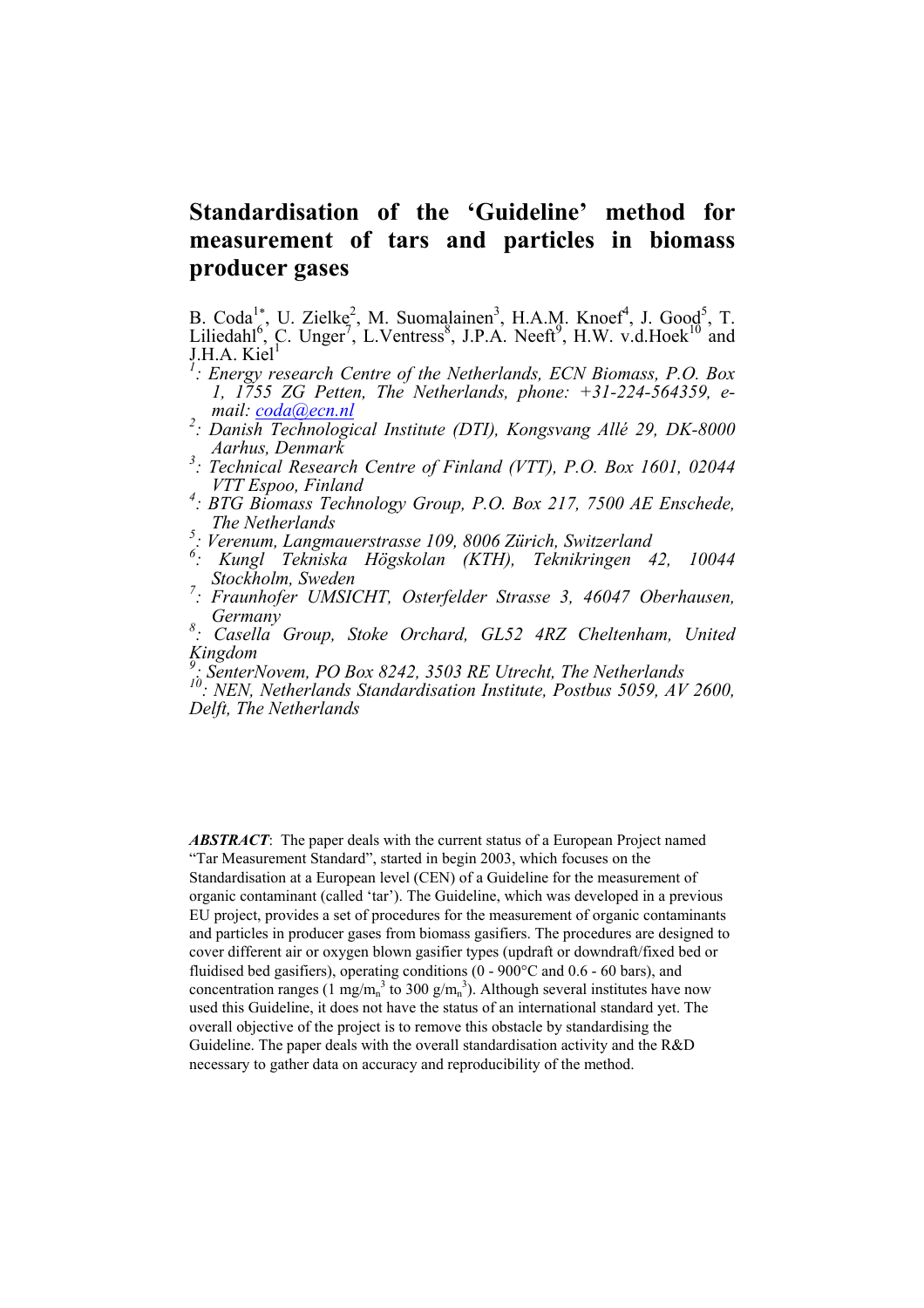#### **INTRODUCTION**

So far no well-developed and standardised measurement method exists for tars in biomass-producer gases, and different sampling and analysis methods are currently being used. In a previous EU-project (ERK6-CT1999-20002), a 'Guideline' [1, 2] for tar measurement and analysis was developed in order to remove this obstacle. The measurement principle is based on the discontinuous sampling of a gas stream containing particles and condensable organic compounds. The sampling train is shown schematically in Figure 1.

The Tar Guideline method covers extensively the determination of a broad range of organic compounds that might occur in biomass-producer gas. In the Guideline, two types of organic compounds can be determined that can generally be named 'tar'. These compounds are divided into two different groups - the gravimetric tar and a number of individual organic compounds (GC-detectable tars). **Gravimetric tar** is defined as the evaporation residue at conditions given and set in the Guideline (temperature, pressure, duration). **Individual organic compounds** are not defined, but those to be expected in biomass producer gases are listed in a compound list in the Guideline including chemical abstract service (CAS) registry numbers. This list is compiled from extensive experimental data [3].

Individual compounds analysis and gravimetric analysis give complementary information one of each other; they can be performed separately and in principle the user is free to choice either one or both methods, depending on the type of information which is needed. Standard GC analysis is not generally able to cover organic compounds that are larger than coronene (i.e., approximately 7 rings), while in the gravimetric tar determination, larger compounds than 3 rings will be also determined. The upper limit on gravimetric tars is given by molecular sizes. Therefore, for some operating conditions, a certain overlap between the two types of analysis might occur [4]. The Guideline method foresees also the possibility to quantify the 'heavy' gravimetric (non-GC-detectable) tars by subtraction of the GC-detectable fraction of the total gravimetric tars.

Several institutes are now using this Guideline allowing for a much more effective exchange and comparison of tar data (VTT, ECN, UMSICHT, DTI, Verenum, INETI, TU Graz, University of Stuttgart, etc.). Some institutes are developing 'variances' to the baseline method in order to facilitate the sampling and/or the analysis method (the Petersen column- [1], [5]). Even if the method has not the status of a standard yet, it has been already used, for example, as a reliable method to "advertise" the performance of a gasifier in terms of 'low tar content' [6].

It is believed that, even if the scientific and end-users community have a common method on tar measurement, which can allow a better determination of biomassgasification in terms of tolerances and guarantees of performance and lifetime, a standard strengthens the tar measurement method and promotes its wider acceptance. And, of course, this does not prevent the development and commercialisation of other measurements systems [7]. The optimised "Guideline" off-line method is currently a very reliable method for the measurement of tar compounds in biomass producer gases, and it allows an accurate determination of the tar properties of (such as condensation- [8], for the coupling of a gasifier to a gas cleaning equipment and a prime mover.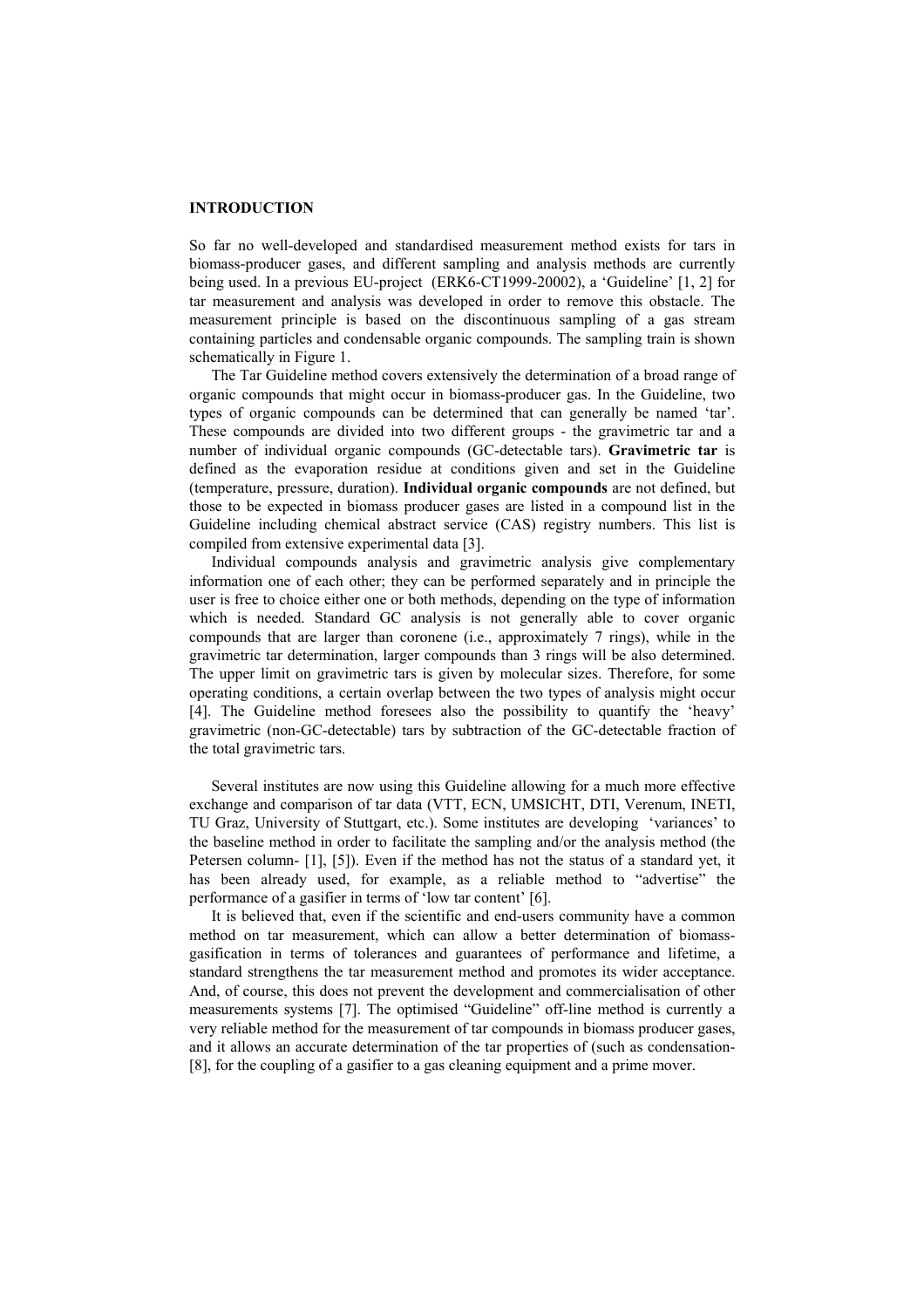Activities to expand the use of the Guideline and transfer it into a European (CEN) standard method have been recently started in the framework of a new 3-year EUproject called "**Tar measurement Standard'.** 

The project activities are divided in two groups of tasks: 1) performing the necessary R&D tasks for the achievement of the standard; 2) standardisation at CEN level.



Figure 1: The Guideline sampling set-up: atmospheric and isokinetic sampling train for tar and particles with removable probe and pitot tubes for flow measurement.

# *MAIN R&D ACTIVITIES*

In order for the Guideline to achieve the status of a European Standard, it is mainly necessary to collect data on accuracy and reproducibility of the method. These are performed in 2 groups of activities:

- (1) Round Robin Test on GC and gravimetric analysis
- (2) Parallel measurement campaign

The first set of activities aims at gathering data on accuracy and reproducibility of analysis methods, while by means of the second activity the whole method (sampling+ analysis) is tested.

## *Round Robin Test (RRT)*

A Round Robin test has been lately carried out in order to assess the accuracy and reproducibility of the analytical procedures.

The composition of tar depends on the gasification process. In principle tar can be divided into two groups:

- Low temperature tar, which is formed in the updraft gasifier and consists mostly of polar compounds

- High temperature tar, which is formed in downdraft and fluidised bed gasifiers and consists mostly of non-polar compounds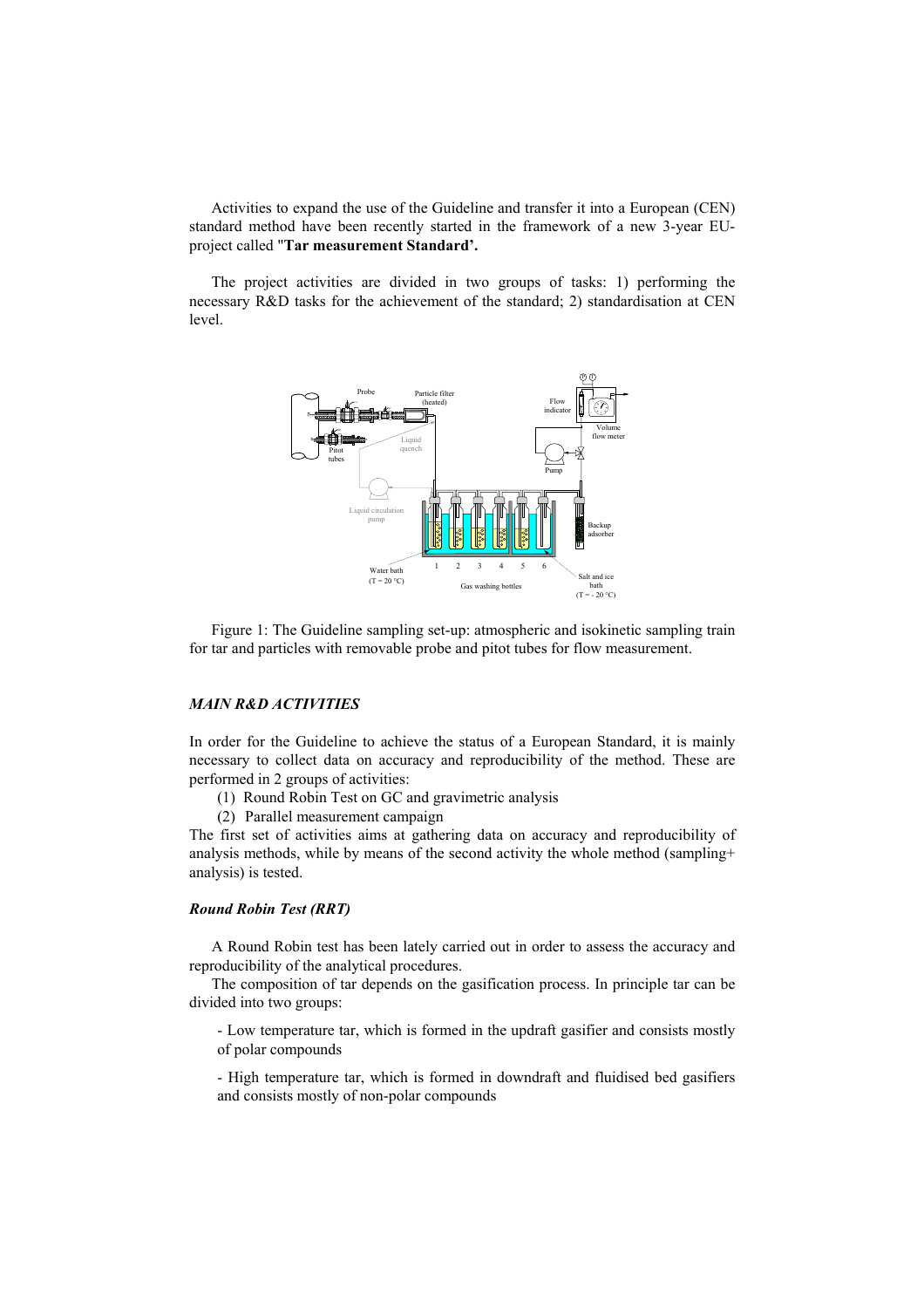In a first round synthetic samples representing updraft and downdraft/ fluidised bed gasifiers were analysed gas chromatographically by the participating laboratories. On the basis of the results of the first round, real samples from updraft and fluidised bed gasifiers have been analysed gas chromatographically and gravimetric (residue of evaporation) in a second round. The samples represent both types of tar at typical concentration levels for raw and clean gases in the Round Robin test and parallel measurement*.* For the GC analysis, a selection of compounds was made that could be most representative for the composition spectrum respectively of fluidised bed gasifier and updraft gasifier. The compounds that were selected were the following:

1) Pyridine; 2) toluene; 3) phenol; 4) indene; 5) guaiacol; 6) naftalene; 7) acenaphtylen; 8) 4-methylguaiacol; 9) phenantrene; 10) fluoranthene; 11) pyrene.

In the Round Robin test also concentrations of total GC detectable tars have been analysed. A third round on gravimetric analysis has been separately performed. Round Robin tests will be reported according to ISO 5952. From the results of the RRT, data on accuracy and reproducibility on the analysis of the selected organic compounds will be derived and incorporated in the draft standard, coupled with information on the suitable concentration range for analysis.

The RRT exercise has been now closed, and the statistical results are currently under final evaluation. As an overall preliminary result, it can be stated that statistical results of GC analysis differed between FB gasifier samples and updraft gasifier samples. The scatter of the results was larger for updraft single individual tar compounds than for FB single individual tar compounds. The reason for that might be related to different degree of suitability of GC-FID technique for polar compounds than for apolar compounds. By use of GC-FID, which was used by many of the participating laboratories, a satisfactory peak separation for the updraft gasifier tar spectrum was not achievable (see Figure 2). For this type of compounds, the results of the round robin show that the GC-MS technique is a more suitable technique. For updraft gasifier tars, the total GC detectable tar gave instead better statistical results than those for single individual compounds. One overall important conclusion is that the type of column in the GC is a critical issue so in dependence of the type of gasifier/expected type of tar compounds an appropriate choice of the GC technique/column type must be done. The optimisation of the appropriate GC technique/column for the analysis of different type of compounds (polar vs. apolar) is currently evaluated.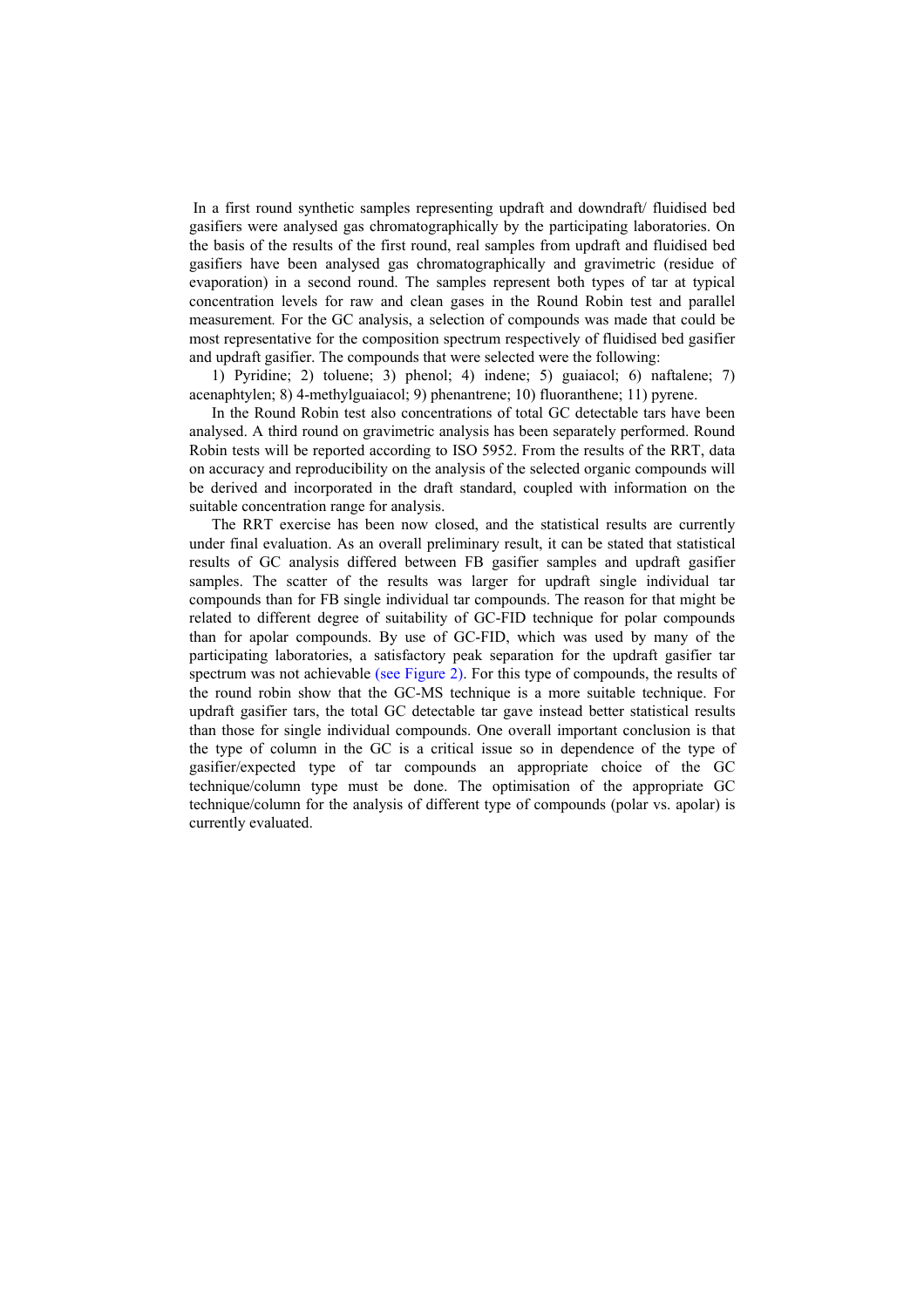

Figure 2- GC Chromatograms of updraft gasifier tar sample. The Technique used is GC-FID, apolar column. It is recognisable that peak separation is not clear, and no clear baseline visible in the most of the chromatogram [9].

#### *Parallel measurement campaign*

The parallel measurement campaign is a continuation of the RRT because information of the accuracy and reproducibility of the sampling method can be gathered. The parallel measurement campaign is performed in the year 2004. At the time of writing this paper, a first parallel measurement campaign has been successfully carried out in Denmark, at the commercial scale updraft gasifier of Harbøore. 4 institutions have participated in the parallel measurement campaign (DTI, UMSICHT, ECN and KTH). Results will be analysed in the following period. Aim of the campaign is to get a clear insight of the sampling method coupled with GC analysis method, where the GC-MS technique will be used as a standard technique for the tar measurements.

The second parallel measurement campaign will be performed in fall 2004 at a fluidised bed gasifier.

### *OTHER INTERESTING R&D ACTIVITIES*

The validity of the Guideline method for low tar concentrations is a topic that has not yet been completely investigated in the past. The Guideline method is planned to cover the tar concentrations ranging from 1 mg/m<sup>3</sup><sub>n</sub> to 300 g/m<sup>3</sup><sub>n</sub>. Therefore the validity of the Guideline method in the tar concentration range from 1 mg/m<sup>3</sup><sub>n</sub> to 100 mg/m<sup>3</sup><sub>n</sub> needs still to be determined. This task is currently checked in the second part of the Round Robin with tars samples from a clean gas of the CFB gasifier, and it will be (partly)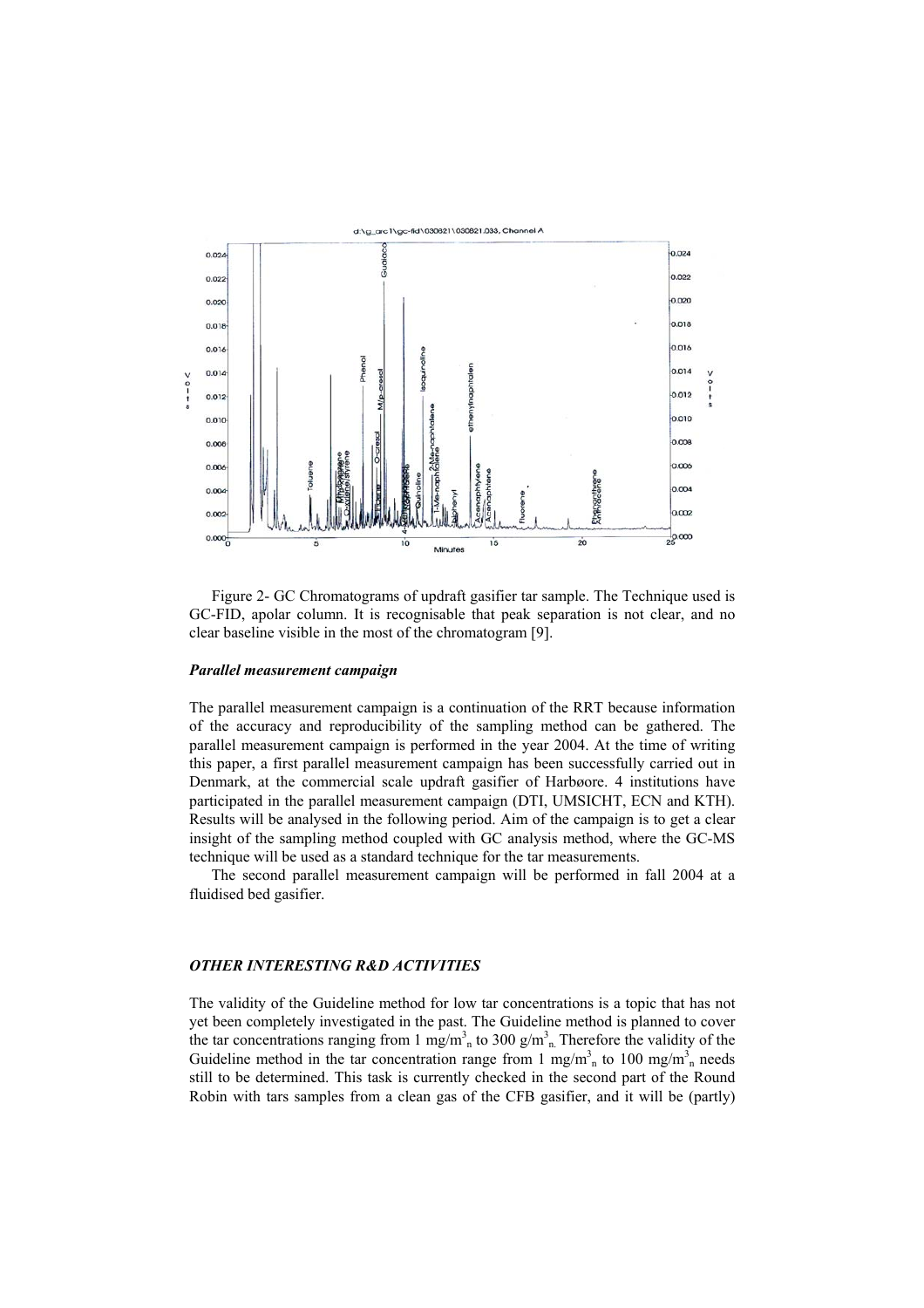accomplished during the parallel measurements. The performance of the Guideline method at very low concentration needs to be quantitatively assessed, as the high amount of water content from the gas in the isopropanol sample might require a special in the analysis procedure of the samples. At the end of the project the detection limit of the method will therefore be given.

The Petersen column, developed by DTI, is a new type of sampling collector, is an alternative to the sampling train of the Guideline method [1]. The use of one single column largely decreases the handling of the solvent. DTI and VTT have tested the Petersen column with good correspondence to the results of the sampling train. ECN is going to test the Petersen column in the near future. Once the collection efficiency will be proven satisfactory, the Petersen column could be considered an official valid alternative method to the impinger train system.

## **EUROPEAN STANDARDISATION**

Under CEN, a 'Task Force" (TF) has been established in 2003 to work at the topic "Measurement of Organic Contaminants –'tar'- in Biomass Producer Gases'. The TF (number 143) is opened to representatives of each country affiliated to CEN, and each representative (or each national committee, if there is more than 1 representative per country) has the right of vote. The Experts of the "Tar Measurement Standard project" act as national representatives in the TF.

CEN had issued a formal call for participation to all the member states of CEN through the corresponding national institutes. A dissemination action has been undertaken within the project to invite technical experts in the biomass (gasification) field and to let experts aware of this call for participation. At this moment, representatives from the Netherlands, UK, Finland, The Netherlands, Denmark, Sweden, UK, Switzerland, Germany and Portugal has also nominated a national expert; while the official nomination of representatives from France, Italy and Austria is currently finalised at their respective national standardisation bodies. Other CENnation members are still invited to join the Task force.

The Task Force decided to issue a TS (Technical Specification) type of standard, and to publish a separate TR report as appendix to the TS standard.

The CEN TF 143 has established official liaisons with other CEN Task Forces like the CEN Task Force of standardisation of solid Biofuels, (CEN BT 335); especially liaisons with institutions such as ASTM (the American Standardisation Institute), already established, and ISO, are important to initiate activities aiming at the later internationalisation of the Standard and acceptance as a measurement method at a broader level. Currently, at international level, there are no other similar activities on tar measurement like the current European initiative. In the US, a similar standardisation procedure might be initiated later, when the European standardisation activity will be about to deliver its final results 10].

### **CONCLUSIONS AND EXPECTED RESULTS**

The primary result of the present project will be a standardised Guideline for tar measurements, aimed to reduce the technical and non-technical risks for implementation of biomass based CHP-systems in the future. With the aid of a good and standardised measurement technique, the performance of the gasifier, gas cleaning